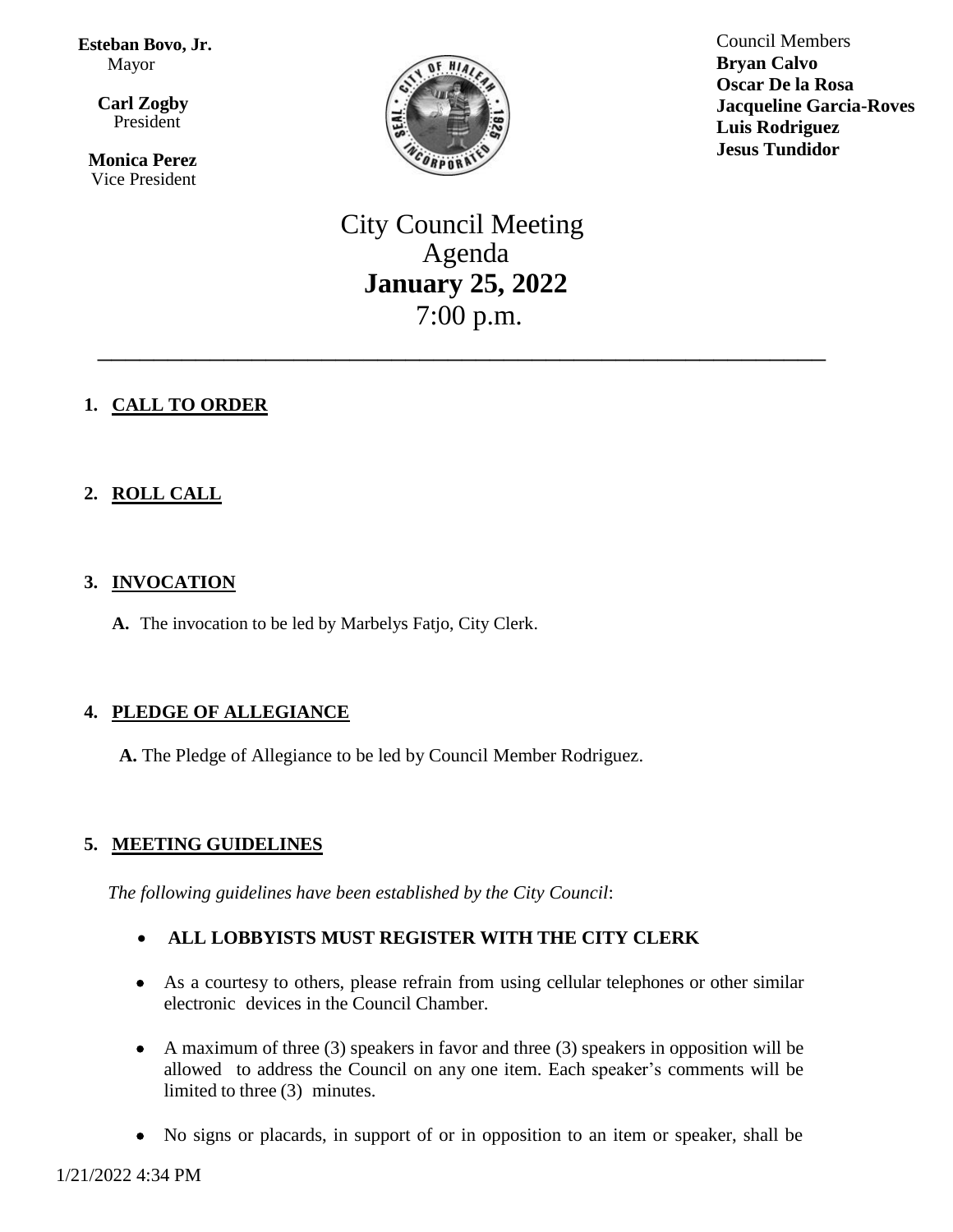permitted within the Council Chamber.

- Any person, whether participating via the web platform, telephonic conferencing or physical presence at City Hall, interested in making comments or posing questions on matters of public concern or on any item on the agenda, may do so during the meeting.
- Members of the public may address the City Council on any item pertaining to City business during the Comments and Questions portion of the meeting. A member of the public islimited to one appearance before the CityCouncil and the speaker's comments will be limited to three (3) minutes.
- The public can view public meetings on the City's Facebook page (@CityofHialeah).
- Members of the public may hear the meeting live through telephonic conferencing using any telephone or cellular phone service. A smart device or computer are not necessary to participate in the meeting if you join by phone.
- All persons participating via the web platform will be muted during the meeting until called upon to be heard. Participation through Zoom requires a computer or smart mobile device with a microphone and web camera. The participant may elect to participate in the meeting using audio only or appear through both audio and video. The video function of all participants appearing through video will be turned off until called upon to be heard.

## **6. PRESENTATIONS**

# **7. COMMENTS AND QUESTIONS**

# **8. ANNOUNCEMENT OF AMENDMENTS/CORRECTIONS TO THE AGENDA**

## **9. CONSENT AGENDA**

*All items listed under Consent Agenda with letter designations are considered routine and will be enacted* by one motion. There will be no separate discussion of these items unless a Council Member, the Mayor or a resident so requests, in which case the item will be removed from the consent agenda and considered *along with the regular order of business.*

**A.** Request permission to approve the minutes of the City Council Meeting held on January 11, 2022.

1/21/2022 4:34 PM (OFFICE OF THE CITY CLERK)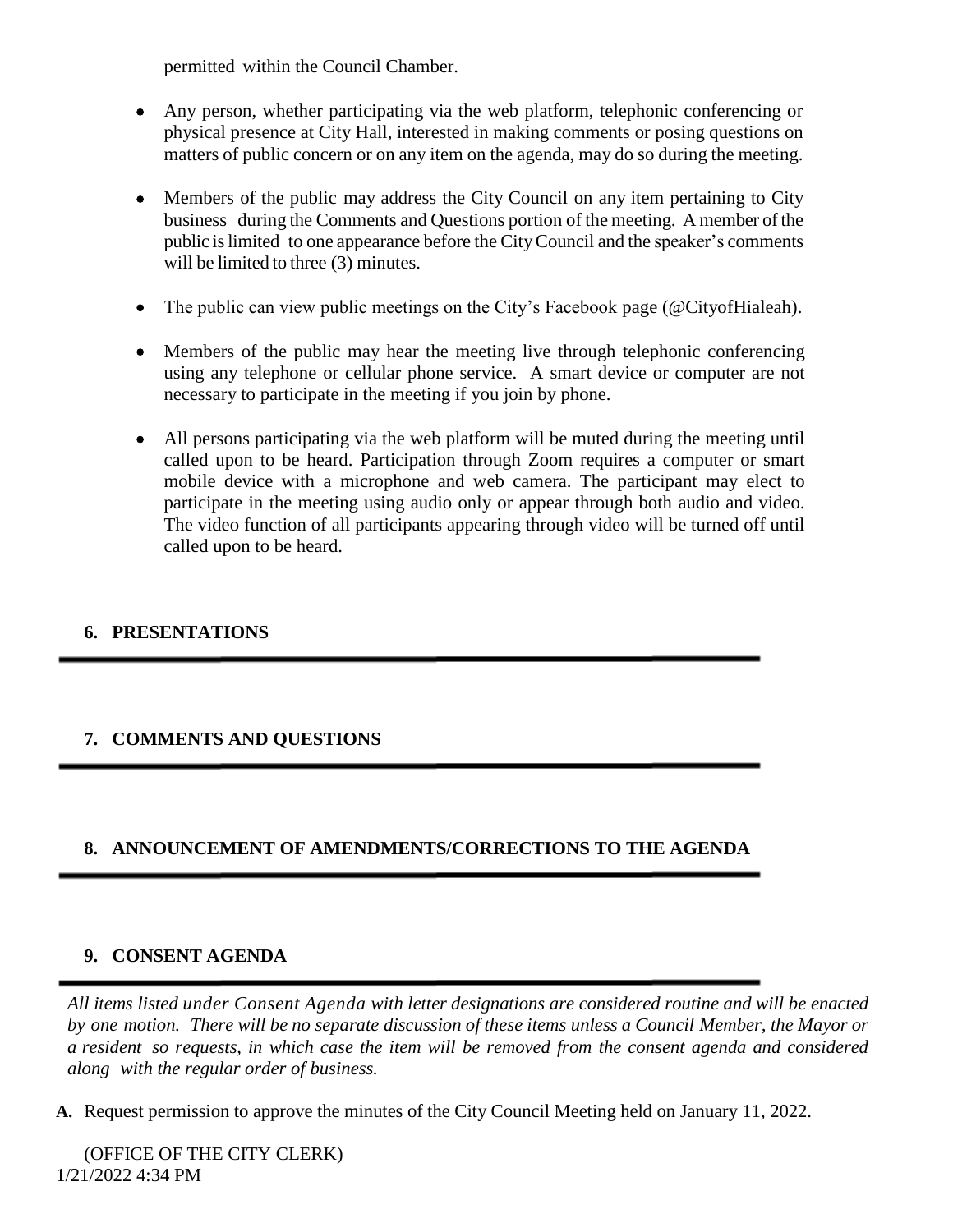**B.** Request permission to issue a permit to Immaculate Conception Catholic Church, located at 4497 West 1<sup>st</sup> Avenue, Hialeah, Florida, to host a carnival on church and school grounds, consisting of rides, food booths, games, as well as arts and crafts, from Friday, February 18, 2022 through Sunday, February 20, 2022, subject to recommendations from the Police Department and Fire Department.

(OFFICE OF THE CITY CLERK)

- **C.** Request for a street closure permit to host the Jose Marti Parade, for the closure of the following streets on Sunday, January 30, 2022, from 11:00 a.m. to 5:00 p.m.:
	- 1. West  $29<sup>th</sup>$  Street from West  $4<sup>th</sup>$  Avenue to West  $11<sup>th</sup>$  Avenue (traffic open only to event personnel)
	- 2. West  $9<sup>th</sup>$  Avenue from West  $29<sup>th</sup>$  Street to West  $27<sup>th</sup>$  Street
	- 3. West  $27<sup>th</sup>$  Street from West  $9<sup>th</sup>$  Avenue to West  $5<sup>th</sup>$  Avenue

## (COMMUNICATIONS AND SPECIAL EVENTS DEPARTMENT)

**D.** Request permission to waive competitive bidding, since it is advantageous to the City in that out of the two companies in Florida in the business of renting decorated parade floats, this vendor is the only vendor in the state of Florida that has the number of pre-decorated floats available for this parade, and issue a purchase order to Festive Floats, LLC, for the rental of decorated floats that will be utilized in the Jose Marti Parade to be held on January 30, 2022, in a total cumulative amount not to exceed \$20,000.000. The funding for this expenditure is to be charged to the General Fund - Special Events Account No. 001.3150.573.492.

#### (COMMUNICATIONS AND SPECIAL EVENTS DEPARTMENT)

**E.** Request permission to waive competitive bidding, since it is advantageous to the City in that this vendor is the original manufacturer of the equipment, and issue a purchase order to Eaton Corporation, for the payment of annual maintenance for the Uninterrupted Power Supplies (UPS) in all Data Centers - Citywide, with coverage from February 1, 2022 through January 31, 2023, in a total cumulative amount not to exceed \$21,225.93. The funding for this expenditure is to be charged to the General Fund - Repair and Maintenance - Equipment Account No. 001.0201.519.462.

## (INFORMATION TECHNOLOGY DEPARTMENT)

- **F.** Request permission to issue a purchase order to DSM Technology Consultants LLC, for the payment of the following invoices:
	- *Invoice No. 21-5067 in the amount of \$8,524.48*
	- *Invoice No. 21-50859 in the amount of \$8,524.48*
	- *Invoice No. 21-51021 in the amount of \$8,524.48*
	- *Invoice No. 21-51177 in the amount of \$8,524.48*
	- *Invoice No. 22-51331 in the amount of \$8,524.48*

for Disaster Recovery-as-a-Service Solution for all critical systems, in the amount of \$42,619.40, and further request permission to utilize the services of this vendor for two (2) months, while the City's Information Technology Department negotiates with the vendor to bring this service under contract once again, in the amount of \$8,524.48 per month, for a total cumulative expense amount not to exceed \$59,668.36. On February 13, 2018, the City Council approved the issuance of a purchase order to this vendor for the purchase and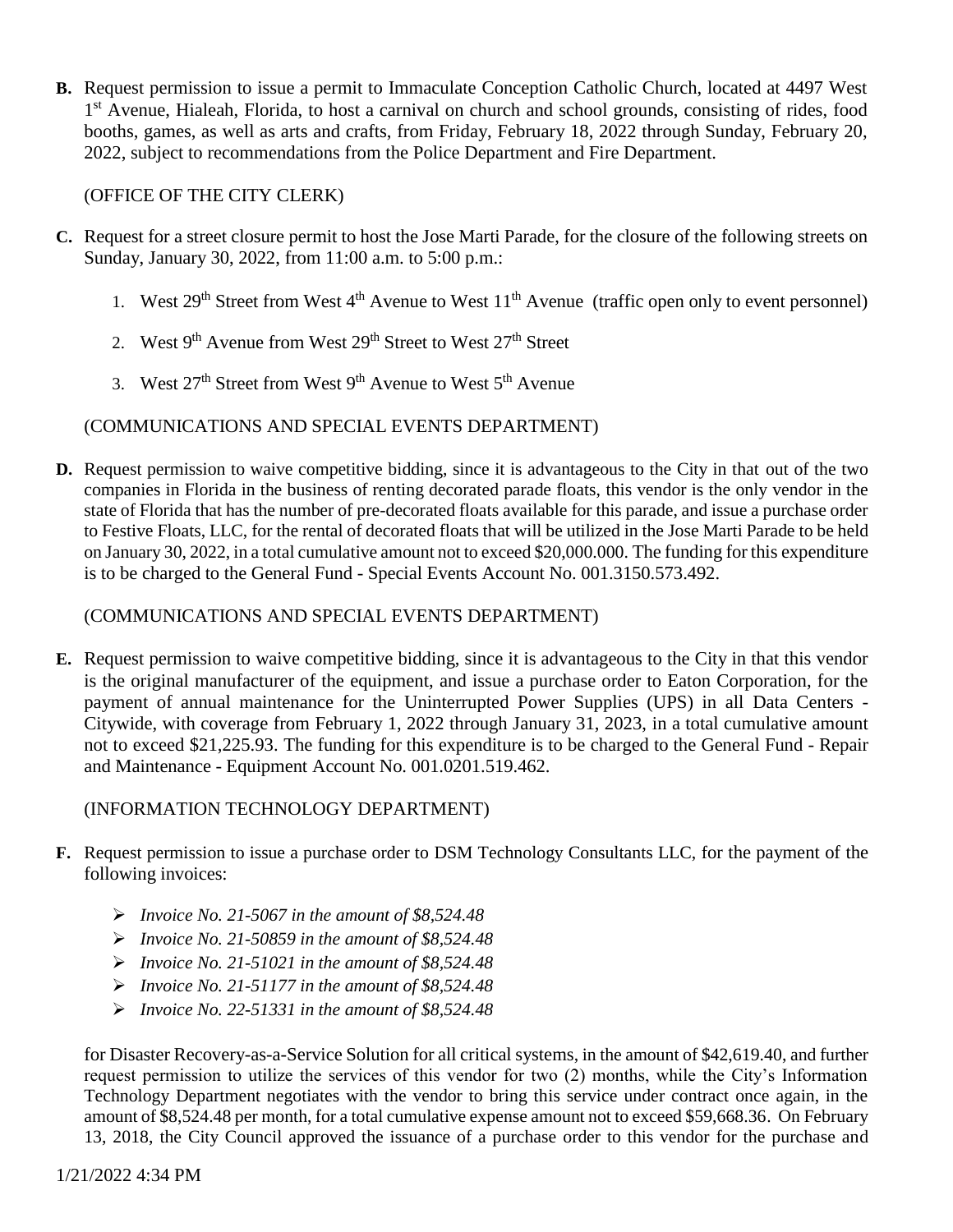implementation of a Disaster Recovery-as-a-Service Solution for all critical systems. The funding for this expenditure is to be charged to the General Fund - Contractual Services Account No. 001.0201.519.340.

## (INFORMATION TECHNOLOGY DEPARTMENT)

**G.** Request permission to issue a purchase order to MCCI, LLC, vendor under contract with the City under a Master Services Agreement, for the annual maintenance for Laserfiche, the City's electronic filing system, from December 29, 2021 through December 28, 2022, in a total cumulative amount not to exceed \$28,240.50. On April 24, 2018, the City Council approved Resolution No. 2018-038 entering into a Service Agreement between MCCI LLC, for the purchase of Laserfiche Avante Software and other related services. The funding for this expenditure is to be charged to the General Fund - Repair & Maintenance Equipment Account No. 001.0201.519.462.

#### (INFORMATION TECHNOLOGY DEPARTMENT)

**H.** Request permission to issue a purchase order to CivicPlus, Inc., developer of the City's website, for the payment of the annual maintenance for the City's website, from January 31, 2022 through January 30, 2023, in a total cumulative amount not to exceed \$46,403.56. On January 23, 2018, the City Council awarded the purchase and implementation of a new website and mobile application for the City to this vendor utilizing GSA Contract No. 35F-0124U – *General Purpose Commercial Information Technology Equipment, Software, and Services*. The funding for this expenditure is to be charged to the General Fund - Repair & Maintenance - Equipment Account No. 001.0201.519.462.

## (INFORMATION TECHNOLOGY DEPARTMENT)

**I.** Request permission to issue a purchase order to VCS Tech Systems, LLC, for the payment of Invoice No. 001928 for the installation of an access controlsystem in the Hialeah Police Department Training building, in a total cumulative amount not to exceed \$10,748.41. On August 24, 2021, the City Council awarded this vendor City of Hialeah Invitation to Bid No. 2020-21-8500-36-004 – *Burglar Alarm Monitoring Services, Maintenance and Equipment.* The funding for this expenditure is to be charged to the General Fund - Repair & Maintenance - Building Account No. 001.1000.521.461.

## (POLICE DEPARTMENT)

**J.** Request permission to approve the expenditure of sponsoring thirty-(30) recruits to attend the police academy during fiscal year 2022, for \$6,100.00 per each accepted recruit, for a total cumulative expense amount not to exceed \$183,000.00. On June 8, 2021, the City Council approved for a police recruit program to be established through a Memorandum of Understanding between the City and the Fraternal Order of Police Lodge No. 12 due to the urgent need to hire and train individuals to perform law enforcement duties. The funding for this expenditure is to be charged to the General Fund - Training & Education Account No. 001.1000.521.491.

## (POLICE DEPARTMENT)

**K.** Report of Scrivener's Error – On October 27, 2020, the City Council approved Resolution No. 2020-149 (Consent Item EE), approving an expenditure in an amount not to exceed \$20,510.00 from the Law Enforcement Trust Fund – *Federal* and 2018 to 2020 DOJ Jag Grant Accounts for the cost of rollout and configuration services of the National Incident-Based Reporting System and for a Florida Incident Based Reporting User Training. The item was approved with the incorrect expenditure amount for two (2) of the accounts being utilized to fund the expense:

1/21/2022 4:34 PM (1) Account No. 121.1000.521.498 was approved with an allocated expense amount of \$1,566.00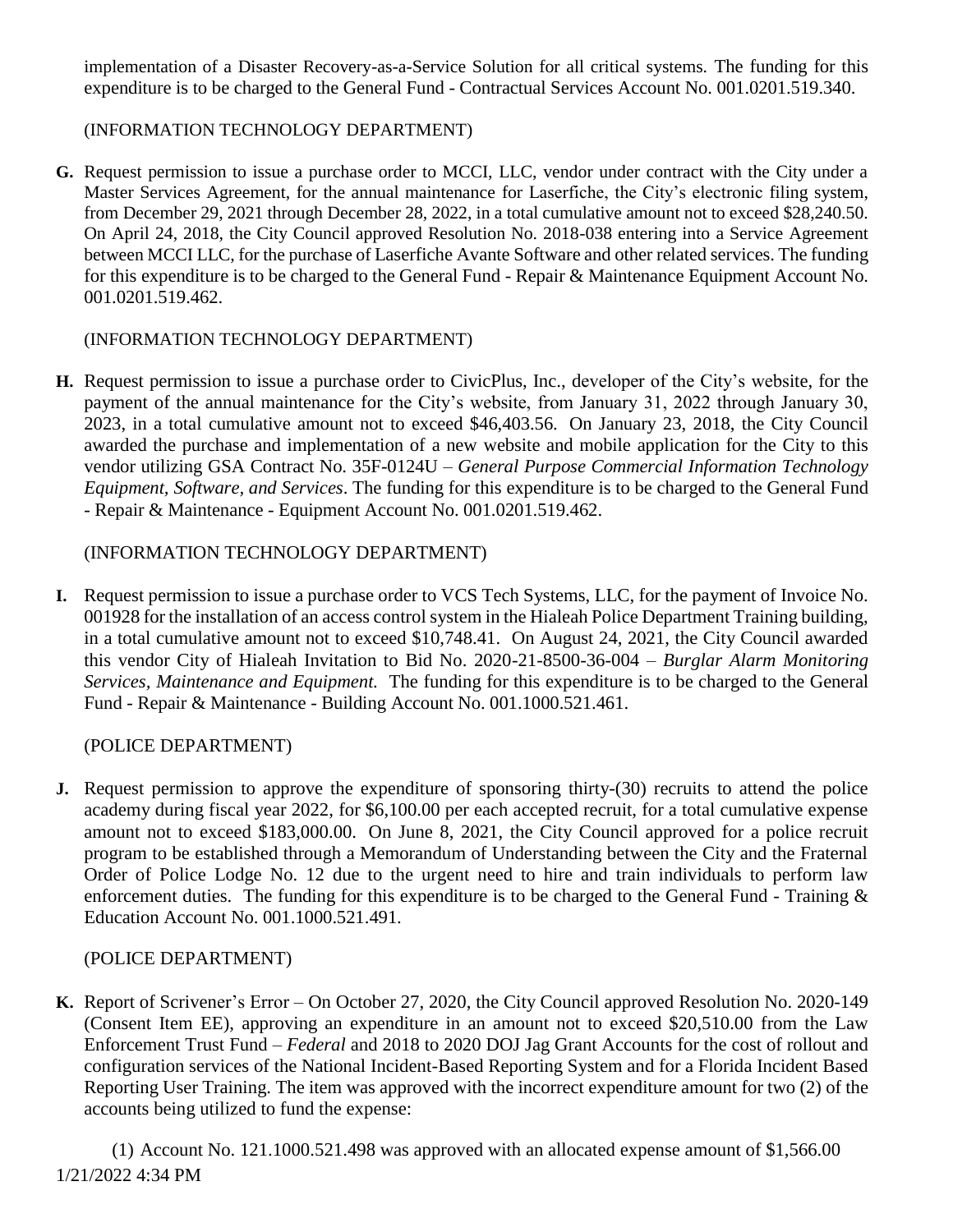(2) Account No. 121.1000.521.501 was approved with an allocated expense amount of \$1,097.65.

The item is being amended to reflect the correct allocated expenditure amount for each account as follows:

- (1) *\$1,351.00* is to be funded from Account No. 121.1000.521.498.
- (2) *\$1,312.65* is to be funded from Account No. 121.1000.521.501.

#### (POLICE DEPARTMENT)

**L.** Request permission to waive competitive bidding since it is advantageous to the City in that other vendors would not be able to provide the needed equipment due to global supply chain issues and the equipment needs to be replaced as soon as possible because the department's current equipment has reached its life span thereby creating a life safety issue, and issue a purchase order to Austin's Diving Center, Inc., vendor providing the lowest quotation, for the purchase of scuba diving equipment, in a total cumulative amount not to exceed \$35,460.00. The funding for this expenditure is to be charged to the Fire Rescue Transportation Fund - Capital Outlay - Equipment Account No. 109.2000.522.640.

#### (FIRE DEPARTMENT)

- **M.** Request permission to award City of Hialeah Invitation to Bid No. 2021-22-3130-24-003 *RE-Bid Youth Tennis Program Management -* to Top Spin Services LLC, sole responsive bidder, for the Youth Tennis Program Management, for two (2) years from the date of the approval, with the option to renew for two (2) more years in one (1) year increments, in a total cumulative amount not to exceed \$15,000.00, with a revenue split between the vendor and the City as follows:
	- *Revenue Split for Lessons: Vendor: 80% City: 20%*
	- *Revenue Split for Tennis Tournaments: Vendor: 80% City: 20%*
	- *Revenue Split for Pro Shop Sales: Vendor: 90% City: 10%*

The funding for this expenditure is to be charged to the General Fund - Contractual Services Account No. 001.3130.572.340.

## (DEPARTMENT OF PARKS AND RECERATION)

**N.** Request permission to increase Purchase Order No. 2021-2378, issued to Florida Roof-Tech Corp Roofing Done Right Guaranteed, for additional structural repairs required for the roof of the property located at 135 West 52 Street, Hialeah, Florida, in that once the existing roofing system was removed, it was determined that most of the wood sheathing and structural roof trusses were deteriorated due to termites and prolonged water damage, by an additional amount of \$19,200.40, for a new total cumulative expense amount not to exceed \$87,417.40. On August 24, 2021, the City Council approved the issuance of a purchase order to this vendor for a tile roof for the subject property through the State Housing Initiatives Partnership (SHIP) Program, in a total amount of \$62,532.00, amount which includes a ten percent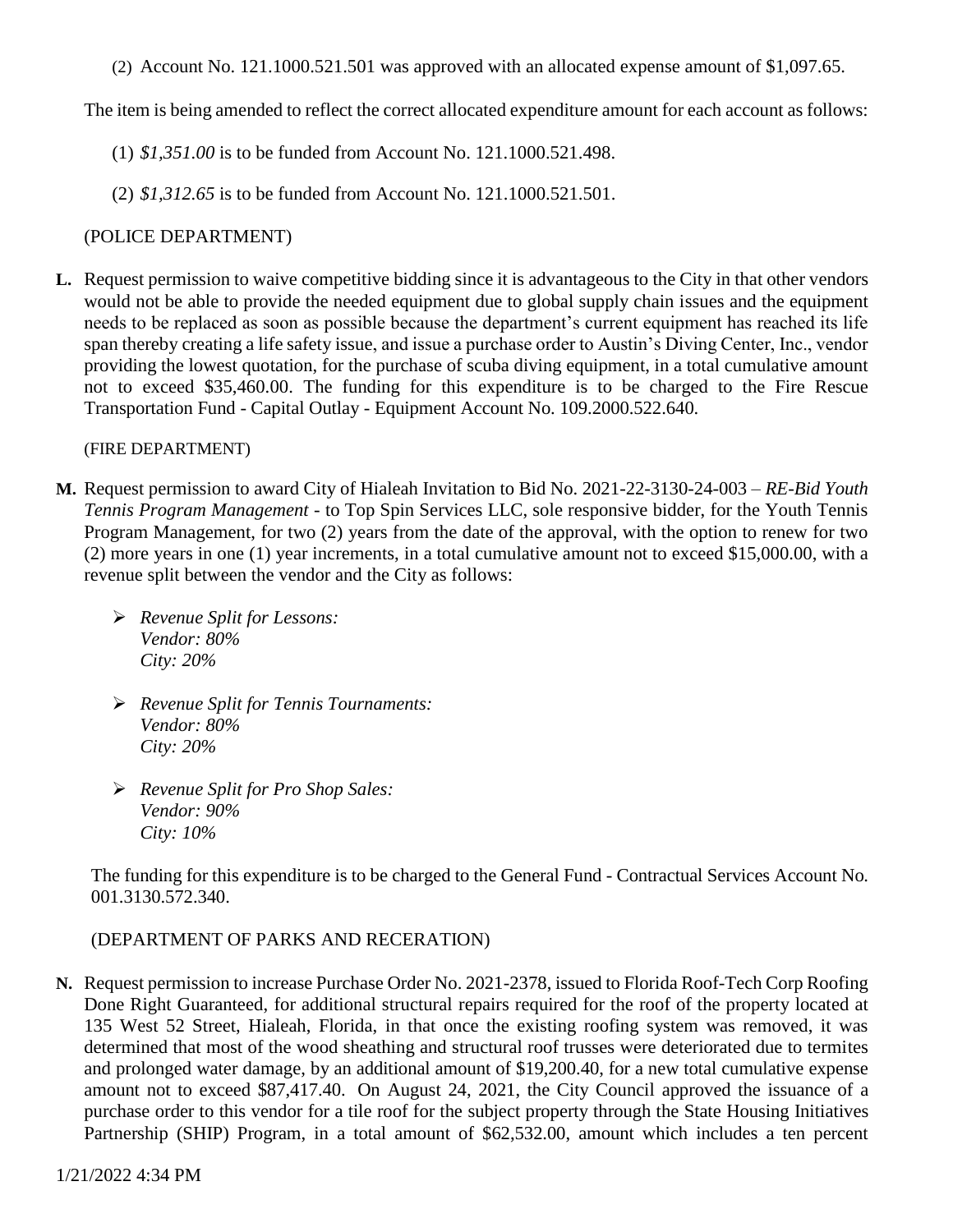contingency allowance to cover any unforeseen issues that may arise during the work.

(CONSTRUCTION AND MAINTENANCE DEPARTMENT)

## **10. ADMINISTRATIVE ITEMS**

**10 A.** First reading of proposed ordinance amending the Hialeah Code of Ordinances Chapter 18, entitled "Businesses", Article II. "Carnivals, Shows and Exhibits", retitled as "Special Events"; and amending §18-26 "Definitions"; §18-27 "Prohibited and Restricted Conduct"; §18-28 "Financial Statement"; §18- 29 "Permit"; "Operating Standards"; §18-30 "Additional Rules"; and creating § 18-31 "Permit for Special Events"; and § 18-32 "Prohibitions"; providing for the permitting of organized special events and assemblies on government or private property of fifty (50) persons or more; for monetary gain on private or government property or within City facilities; for public advocacy upon private or government property, which is not for monetary gain and for the purpose of allowing free expression; providing for an application process to mitigate noise, sound, lighting and traffic; to provide for the public safety and welfare; review by the Cultural Affairs Council regarding applications for monetary gain; and approval by the City Council to conduct special events; repealing all ordinances or parts of ordinances in conflict herewith; providing for penalties for violation hereof; providing for a severability clause; providing for inclusion in the code; and providing for an effective date.

## (ADMINISTRATION)

*On January 11, 2022, the item was postponed by the administration until January 25, 2022.*

**10 B.** First reading of proposed ordinance amending Chapter 2 entitled "Administration", Article III. entitled "Boards, Commissions and Committees", Division 3 "Cultural Affairs Council" Sections 2-641 "Established", 2-642 "Composition and Term of Service", 2-643 "Meetings", 2-644 "Duties and Powers", and creating a new Section 2-645 "Meetings; Quorum and Voting; Attendance Requirements; "Rules of Procedures; Minutes"; repealing all ordinances or parts of ordinances in conflict herewith; providing penalties for violation hereof; providing for a severability clause; providing for inclusion in the code; and providing for an effective date.

(ADMINISTRATION)

*On January 11, 2022, the item was postponed by the administration until January 25, 2022.*

**10 C.** First reading of proposed ordinance amending the Hialeah Code of Ordinances Chapter 18, entitled "Businesses", Article VI. "Peddlers, Solicitors, Itinerant Vendors", Division 2. "Peddlers, Itinerant Vendors"; §18-311 "Retail Sales from Tents"; allowing retail tent sales other than the sale of Christmas trees and fireworks as a special event; allowing for a Farmers' Market; repealing all ordinances or parts of ordinances in conflict herewith; providing for penalties for violation hereof; providing for a severability clause; providing for inclusion in the code; and providing for an effective date.

## (ADMINISTRATION)

*On January 11, 2022, the item was postponed by the administration until January 25, 2022.*

**10 D.** First reading of proposed ordinance amending Chapter 70 entitled "Retirement and Pensions", Article VII. "Elected Officials", Division 1 "Generally", Section 70-529 "Oversight Committee" of the Code of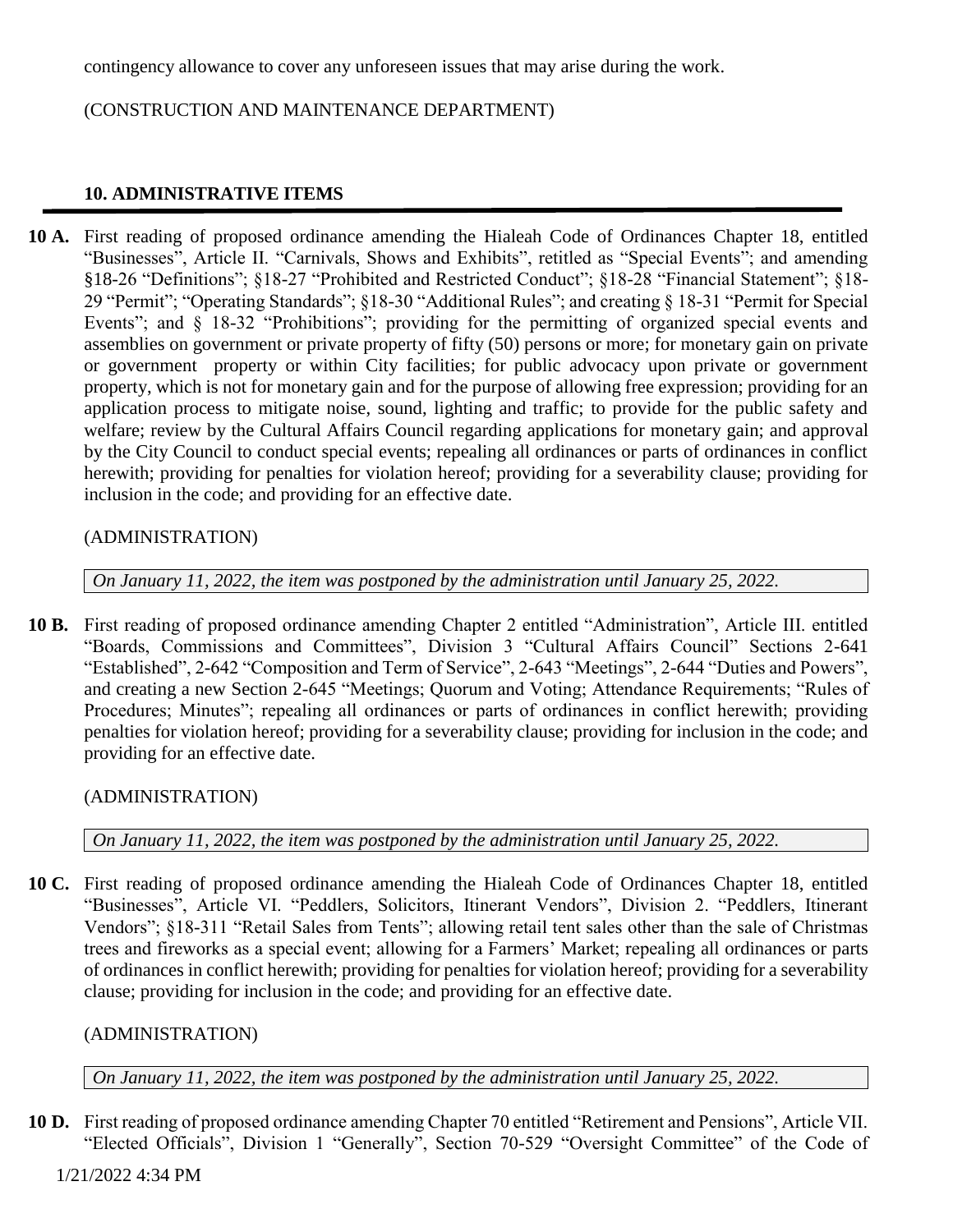Ordinances of the City of Hialeah, to eliminate the Finance Director and Council Member as Oversight Committee Members; providing for appointment of the City Treasurer by the City if the City Clerk is not a member of the Elected Officials Retirement System; and providing for retention of a financial or pension advisor by the committee; repealing all ordinances or parts of ordinances in conflict herewith; providing penalties for violation hereof; providing for severability clause; providing for inclusion in the code; and providing for an effective date.

(ADMINISTRATION)

*On January 11, 2022, the item was postponed by the administration until January 25, 2022.*

**10 E.** Proposed resolution appointing Mayor Esteban Bovo, Jr., to participate as a voting member of the Metropolitan Planning Organization for Miami-Dade County, Florida, representing the City of Hialeah, and to serve in this appointed capacity effective on the date of the Mayor's signature of this resolution following adoption.

(ADMINISTRATION)

**10 F.** Proposed resolution committing to the study and review of the costs built in the City's water and sewer rates, the fiscal pressures on future rate increases, identification of operating efficiencies, subsidies, or alternate sources of funding to improve rate affordability, identification and implementation of programs or actions to conserve water, and to recommend to the Mayor cost-cutting measures, policies, actions or solutions to mitigate future rate hike impacts for the benefit of City residents; and providing for an effective date.

(COUNCIL MEMBER CALVO)

# **11. BOARD APPOINTMENTS**

**11 A.** Proposed resolution appointing **Robert Williams III** to the Board of Trustees of the Employees General Retirement System as the trustee elected from the membership by majority vote by the trustees appointed by the Mayor, City Council, Management, AFSCME Local, IAFF Local, and FOP, for a two (2)-year term ending on December 31, 2023.

(MEMBERS OF THE EMPLOYEES GENERAL RETIREMENT BOARD OF TRUSTEES)

**11 B.** Proposed resolution reappointing **Elizabeth Garcia** to the Cultural Affairs Council of the City of Hialeah for a (2)-year term ending on January 14, 2024.

(COUNCIL MEMBER GARCIA-ROVES)

**11 C.** Proposed resolution appointing **Daniel Cruz** to the Board of Trustees of the Employees General Retirement System as the International Association of Fire Fighters ("IAFF") appointment for the remainder of a two (2)-year term ending on December 31, 2022.

(INTERNATIONAL ASSOCIATION OF FIREFIGHTERS)

1/21/2022 4:34 PM **11 D**. Proposed resolution appointing **Carlos San Jose** as the Mayor's representative to the Board of Trustees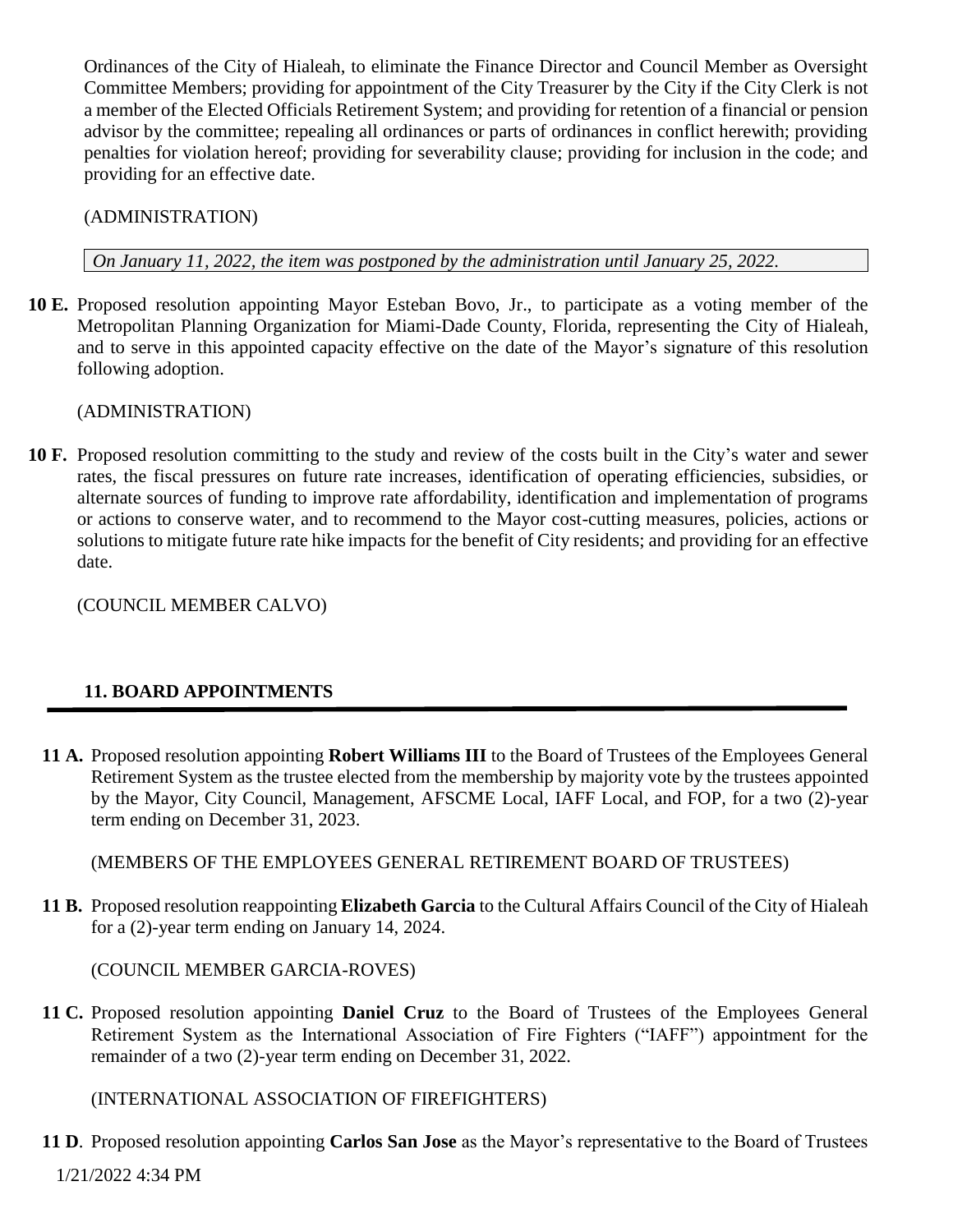of the Employees' General Retirement System for a two (2)-year term ending on December 31, 2023.

(MAYOR BOVO)

## **12. UNFINISHED BUSINESS**

## **13. NEW BUSINESS**

## **14. ZONING**

## **PLANNING AND ZONING**

**PZ 1.** Second reading and public hearing of proposed ordinance granting a Conditional Use Permit (CUP) pursuant to Hialeah Code of Ordinances § 98-181 to allow an elementary school including kindergarten, first grade and second grade within a 950 square foot bay, with a maximum of 25 students and 3 teachers, in conjunction with the existing daycare accommodating 28 children and 4 teachers within a contiguous 1,900 square foot bay. **Property located at 6815-6895 West 4 Avenue, Bays 6879, 6873 and 6887, Hialeah, zoned C-2 (Liberal Retail Commercial District).** Repealing all ordinances or parts of ordinances in conflict herewith; providing penalties for violation hereof; providing for a severability clause; and providing for an effective date.

*On January 11, 2022 the item was postponed until January 25, 2022 per the applicants request.*

*On December 14, 2021, the City Council approved the item on first reading. Second reading and public hearing was scheduled for January 11, 2022.*

*On December 8, 2021, the Planning and Zoning Board recommended approval of the item.*

*Planner's Recommendation: Approval.*

*Property Owners: (1) Tevere Apartments LLC*

 *(2) Victor J. Barone TRS, 2014 Barone Family Trust* 

 *(3) Vivian Barone TRS*

- *(4) Pasqueale Digiorgio, 1471 Agua Avenue, Coral Gables, Florida 33156*
- **PZ 2.** Second reading and public hearing of proposed ordinance granting a Special Use Permit (SUP) pursuant to Hialeah Code of Ordinances §98-161 to allow harboring of live lobsters within a property zoned M-1 (Industrial District) where this type of use is not specified as a permitted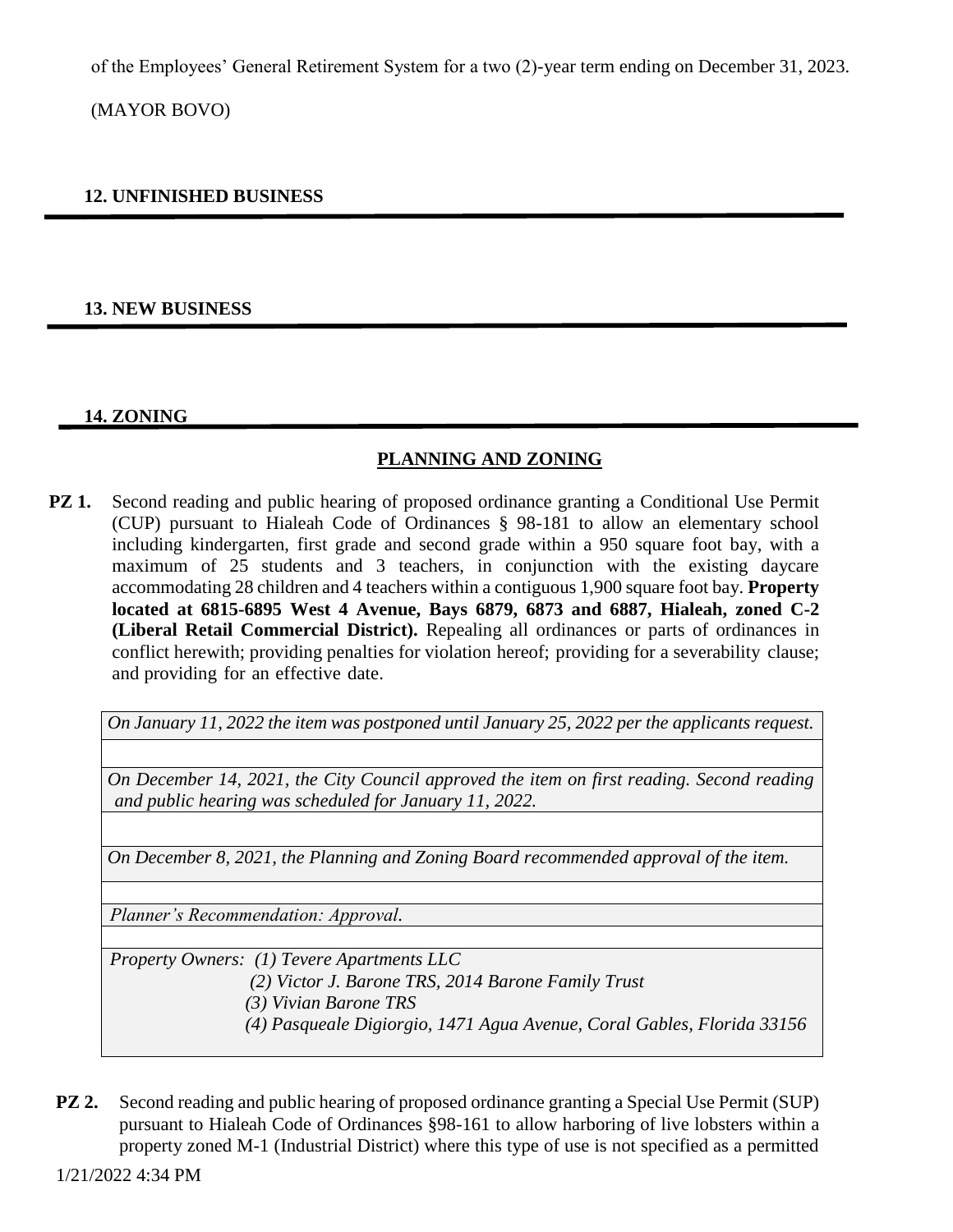use in the M-1 (Industrial District) zoning district. **Property located at 3171 East 10 Avenue, Hialeah, zoned M-1 (Industrial District)**. Repealing all ordinances or parts of ordinances in conflict herewith; providing penalties for violation hereof; providing for a severability clause; and providing for an effective date.

*Council Member Tundidor filed a Form 8b Memorandum of Voting Conflict for County, Municipal, and Other Local Public Officers form, which is on file in the Office of the City Clerk.*

*On January 11, 2022, Council Member Tundidor abstained from voting on this item. Without Council Member Tundidor's presence, there were three City Council Members present, which was not sufficient to take action.* 

*On December 14, 2021, the City Council approved the item on first reading. Second reading and public hearing is scheduled for January 11, 2022.*

*On December 8, 2021, the Planning and Zoning Board recommended approval of the item subject to a Declaration of Restrictions (DOR) specifying business operation plan as proffered in connection with the application.*

*Planner's Recommendation: Approval subject to specifying business operation plan as proffered in connection with the application.*

*Property Owner: St Real Estate Investments LLC ZVI Shechter, 6300 NW 72 Avenue, Miami, Florida 33166.*

**PZ 3.** First reading of proposed ordinance rezoning from GU (Interim District) to MH (Industrial District); **property located at 4220 West 91 Place, Hialeah, zoned GU (Interim District)**. Repealing all ordinances or parts of ordinances in conflict herewith; providing penalties for violation hereof; providing for a severability clause; and providing for an effective date**.**

 *Registered Lobbyist: Javier L. Vazquez, Esq., 1450 Brickell Avenue, Suite 1900, Miami, Florida 33131 on behalf of Easton Development Company.*

*On January 12, 2022, the Planning and Zoning Board recommended approval of the item.*

*Planner's Recommendation: Approval.*

*Property Owners: DMG Properties LLLP, 2150 Goodlette Rd North, Sixth Floor, Naples, Florida 34102 and Easton Development Company, 10165 NW 19 Street, Doral, Florida 33172.*

**PZ 4.** First reading of proposed ordinance granting a variance permit to allow the construction of a duplex on a substandard lot with frontage of 50 feet and lot area of 6,750 square feet, where 75 feet and 7,500 square feet are required; allow east side setback of 4 feet and west side setback of 3 feet for the main house, where 7.5 is the minimum required; allow 5.50 feet east side setback and 6.10 feet west side setback for a 438 square foot accessory building, where 7.5 feet is the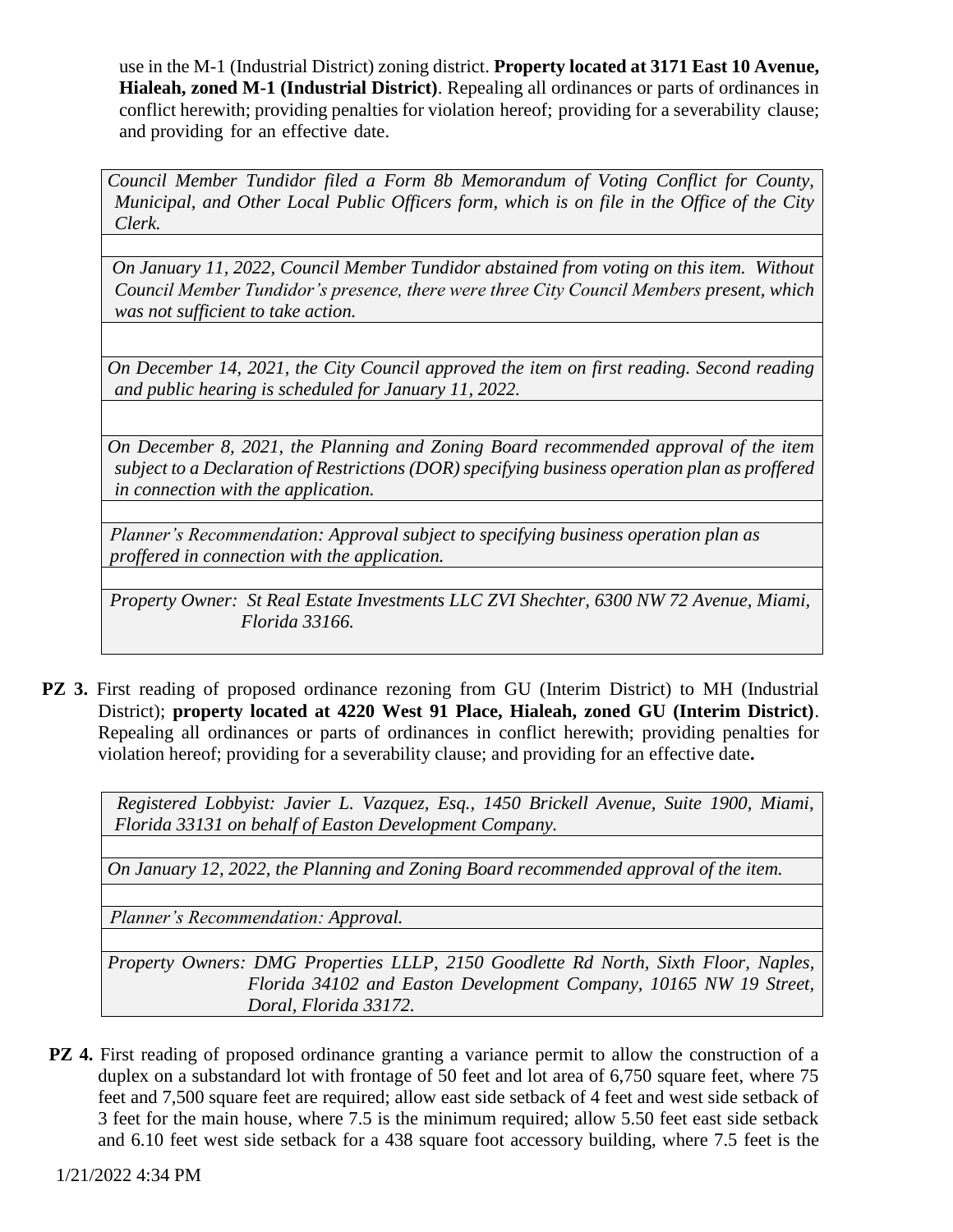minimum required; and allow 38% lot coverage, where 30% is the maximum allowed, all contra to Hialeah Code of Ordinances §§ 98-544, 98-546, 98-547(a) and 98-2056(b)(2). **Property located at 359-361 East 13 Street, Hialeah zoned R-2 (One-and Two-Family Residential District)**. Repealing all ordinances or parts of ordinances in conflict herewith; providing penalties for violation hereof; providing for a severability clause; and providing for an effective date.

*On January 12, 2022, the Planning and Zoning Board recommended approval of the item subject to completing the legalization process within 180 days and immediately vacating the accessory building.*

*Planner's Recommendation: Approve with conditions.* 

*Property Owner: Maria C. Valdes, 2420 SW 102 Place, Miami, Florida 33165.*

**PZ 5.** First reading of proposed ordinance granting a variance permit to allow 6 parking spaces, where 11 parking spaces are required and variance to allow a waiver of minimum landscape requirements, allowing 2 feet landscape buffer, where 7 feet are required; and allowing for the mitigation of two trees pursuant to Hialeah Code of Ordinances § 98-2233, by paying for two trees to be planted elsewhere in the City, all contra to Hialeah Code of Ordinances § 98-2189(7) and City of Hialeah Landscape Manual, updated July 9, 2015, ¶ (D)(7). **Property located at 223 West 27 Street, Hialeah, zoned M-1 (Industrial District).** Repealing all ordinances or parts of ordinances in conflict herewith; providing penalties for violation hereof; providing for a severability clause; and providing for an effective date.

*On January 12, 2022, the Planning and Zoning Board recommended approval of the item with the condition that the proffered improvements are built within 90 days, and subject to the proposed business hours proffered in a Declaration of Restrictive Covenants.*

*Planner's Recommendation: Approve with conditions.* 

*Property Owners: Orlando & Magaly Carballosa, 875 West 30 Street, Hialeah, Florida 33012.*

**PZ 6.** First reading of proposed ordinance granting a variance permit to allow the construction of a single-family home on the east side of the property (Lot 29), a substandard lot, having a frontage of 40 feet and a total lot area of 5,440 square feet, where 75 feet and 7,500 square feet are required; contra to Hialeah Code of Ordinances § 98-499. **Property located at 707 East 32 Street, Lot 29, Hialeah, zoned R-1 (One-Family District).** Repealing all ordinances or parts of ordinances in conflict herewith; providing penalties for violation hereof; providing for a severability clause; and providing for an effective date.

*Registered Lobbyist: Ceasor Mestre, Esq., 8105 NW 155 Street, Miami Lakes, Florida 33016 on behalf of American Providers Inc.*

*On January 12, 2022, the Planning and Zoning Board recommended approval of the item.*

*Planner's Recommendation: Approval.*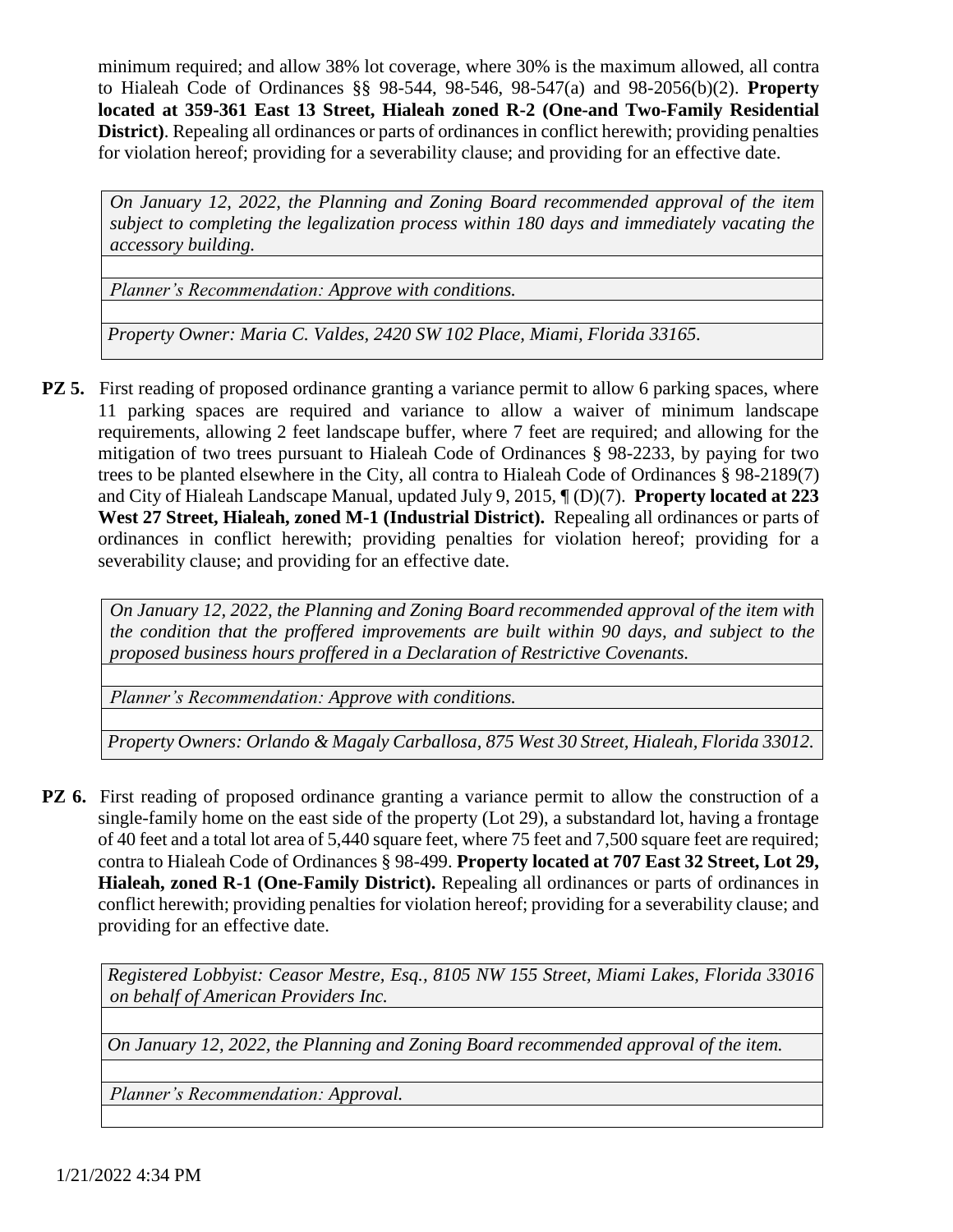*Property Owners: American Providers Inc. and Amelia Linares, 2000 NW 89 Place, Miami, Florida 33172.*

**PZ 7.** First reading of proposed ordinance granting a variance permit to allow the construction of a single-family home on the west side of the property (Lot 30), a substandard lot, having a frontage of 51 feet and a total lot area of 6,937.02 square feet, where 75 feet and 7,500 square feet are required; all contra to Hialeah Code of Ordinances § 98-499. **Property located at 701 East 32 Street, Hialeah, zoned R-1 (One-Family District)**. Repealing all ordinances or parts of ordinances in conflict herewith; providing penalties for violation hereof; providing for a severability clause; and providing for an effective date.

*Registered Lobbyist: Ceasar Mestre, Esq., 8105 NW 155 Street, Miami Lakes, Florida 33016 on behalf of American Providers Inc.*

*On January 12, 2022, the Planning and Zoning Board recommended approval of the item.*

*Planner's Recommendation: Approval.*

*Property Owner: American Providers Inc. and Amelia Linares, 2000 NW 89 Place, Miami, Florida 33172.*

**PZ 8.** First reading of proposed ordinance granting a Conditional Use Permit (CUP) pursuant to Hialeah Code of Ordinances § 98-181 to allow a 96-student K-5 grade school in conjunction with an existing 78-student daycare with a total of 9 staff members; and allow 126 parking spaces, where 186 parking spaces are required; contra to Hialeah Code of Ordinances § 98-2189(9). **Property located at 5916 West 16 Avenue, Hialeah, zoned C-2 (Liberal Retail Commercial District).**  Repealing all ordinances or parts of ordinances in conflict herewith; providing penalties for violation hereof; providing for a severability clause; and providing for an effective date.

*Registered Lobbyist: Ceasar Mestre, Esq., 8105 NW 155 Street, Miami Lakes, Florida 33016 on behalf of New Aladdin Learning Center Inc.* 

*On January 12, 2022, the Planning and Zoning Board recommended approval of the item.*

*Planner's Recommendation: Approval.*

*Property Owner: Malecon Plaza Inc., Nilo Ventura Sr. and Hector Ventura, 2087 West 76 Street, Hialeah, Florida 33016.*

**PZ 9.** First reading of proposed ordinance granting a Special Use Permit (SUP) pursuant to Hialeah Code of Ordinances § 98-161 and allow the expansion of the Neighborhood Business District Overlay pursuant to Hialeah Code of Ordinances 98-1630.8; and allow a variance permit to allow only residential uses, where mixed use is required; allow residential use on the ground floor, where residential use is allowed above ground floor level; allow all residential units with area ranging from 505 square feet to 517 square feet, where 850 square feet is the minimum required and only 10% of the units may have an area of 600 square feet; allow street side setback of 19.58 feet, where 10 feet built to line are required; allow 1.83 feet side setback where 15 feet are required; allow 10